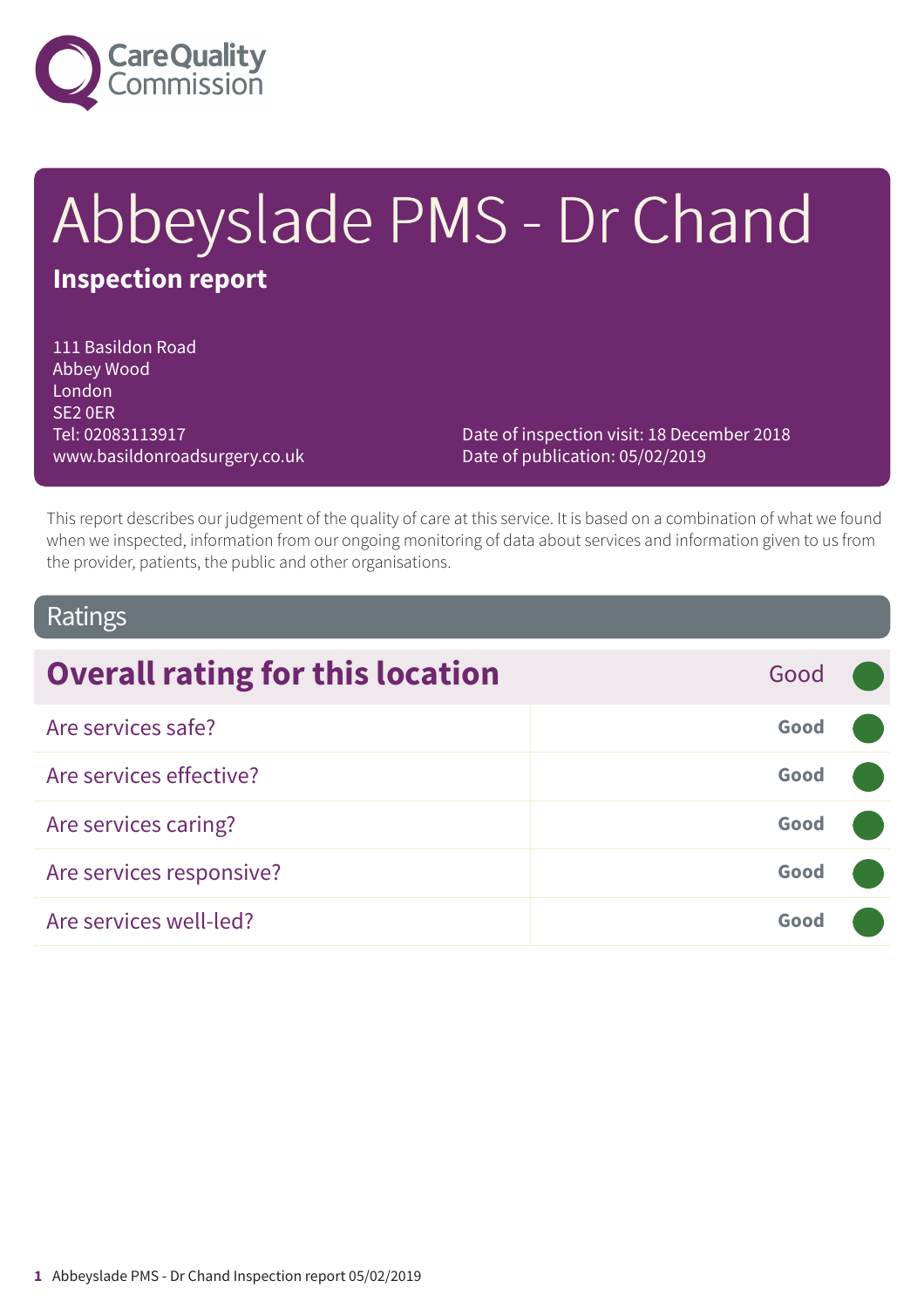## Overall summary

We carried out an announced comprehensive inspection at Abbeyslade PMS – Dr Chand also known as Basildon Road Surgery on 18 November 2018 as part of our inspection programme.

At the last inspection on 11 April 2018 we rated the practice as requires improvement overall because:

- We found the practice failing to provide care and treatment in a safe way for service users
- The practice nurse had not undertaken the required mandatory training for persons deployed in her role.
- Staff were not aware of the designated fire marshals, safeguarding and infection control leads within the practice.
- Arrangements were not in place to ensure end of life patients received co-ordinated care, including the involvement of family members and the palliative care
- team.

At this inspection, we found that the provider had satisfactorily addressed these areas.

We based our judgement of the quality of care at this service on a combination of:

- What we found when we inspected
- Information from our ongoing monitoring of data about services and
- Information from the provider, patients, the public and other organisations.

#### **We have rated this practice as good overall and good for all population groups.**

We found that:

- The practice provided care in a way that kept patients safe and protected them from avoidable harm.
- Patients received effective care and treatment that met their needs.
- Staff dealt with patients with kindness and respect and involved them in decisions about their care.
- The practice organised and delivered services to meet patients' needs. Patients could access care and treatment in a timely way.
- The way the practice was led and managed promoted the delivery of high-quality, person-centre care.

•

Whilst we found no breaches of regulations, the provider **should**:

- Improve the waiting times and available appointments for patients within the practice.
- Explore ways to gather the feedback of all patients who use the practice.
- Explore with reception staff, ways to ensure patient privacy and dignity is maintained at the reception desk.

#### **Details of our findings and the evidence supporting our ratings are set out in the evidence tables.**

**Professor Steve Field** CBE FRCP FFPH FRCGP Chief Inspector of General Practice